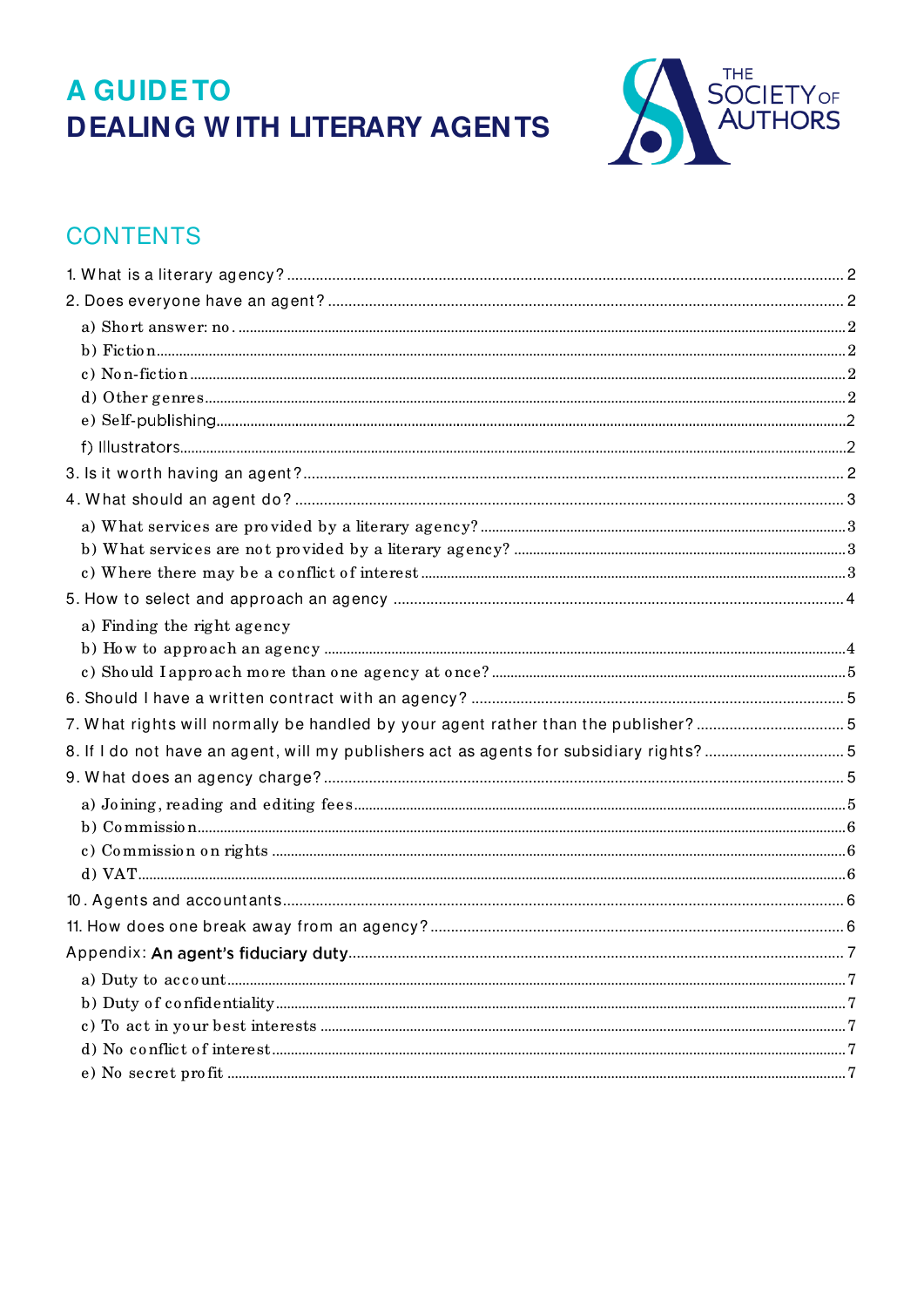# 1. W HAT IS A LITERARY AGENCY?

It is an o rganisatio n which represents, advises, and assists its clients (autho rs) in their business affairs. An agency may be a limited company, a partnership or simply an individual. The larger agencies have o ver 50 emplo yees, whereas at the o ther extreme there are many o ne man/ wo man businesses.

# <span id="page-1-0"></span>2. DOES EVERYONE HAVE AN AGENT?

#### <span id="page-1-1"></span>a) Short answ er: no.

Many SoA members do not have agents.

#### <span id="page-1-2"></span>b) Fiction

Agents operate most strongly in the areas of fiction and general non-fiction but are increasingly picky about who they take on. They earn their living from their commission, and if your financial expectatio ns fro m writing are no t fairly substantial, agents are unlikely to feel that the co mmissio n will cover their costs (regardless of your literary merit). At the other end of the spectrum, some very successful writers actively prefer to go it alo ne, witho ut an agent, making their o wn deals and keeping  $100\%$  of their earnings.

#### <span id="page-1-3"></span>c) Non-fiction

For general non-fiction, of the sort likely to be stocked by the chain booksellers, an agent may well help you to secure improved terms, but is not essential. A publisher can tell much about your work from a quick glance at your synopsis - which is not the case with works of fiction.

#### <span id="page-1-4"></span>d) Other genres

Few agents are interested in representing authors of scholarly, professional, reference or highly illustrated works, and nor, generally, do they have the specialist knowledge to do so to any great effect. Agents very rarely take on poetry, memoirs or short stories. They are also particularly hesitant about taking on authors writing in their retirement when the chances of building up a lasting full-time career are reduced.

#### e) Self-publishing

Self-publishing is, as it says, something you do yourself. The intervention of an agent will not affect the terms you negotiate with printers, distributors or ebook-producers. An agent is unlikely to be interested in representing foreign/non-print rights for a self-publisher at least unless your book has beco me a hit.

#### f) Illustrators

Some literary agencies also represent book illustrators, but see also point 3.

# <span id="page-1-5"></span>3. IS IT W ORTH HAVING AN AGENT?

A good agent should be able to attract the attention of good publishers and secure better terms (particularly the advance) than you can achieve on your own - and will probably thereby increase your earnings by more than the amount of its commission. Successful authors may also find it invaluable to have an agent in order to avoid wasting amount of time on the business side of their work.

Ho wever an indifferent agent will be of little value. He/ she will simply allow you to make contacts and sell the ideas, while taking commission for drawing up routine contracts. There may also be little point having an unknown agent or one without good knowledge of rights management and contracts. If you have your own contacts, prefer to keep personal control over the sale of your work, and enjoy nego tiations (backed by advice from the SoA), you may well decide not to have an agent.

An agent who charges an up-front fee may well be of no benefit to you - see point  $[2.a)$ .

For fiction, an agent used to be very important because publishers were deluged with uncommissioned proposals and relied on agents whose taste they respect to sift through such material. But securing a good agent can be even harder than securing a good publisher, and these days authors do have an alternative. Self-publishing as an ebook is now commonly accepted as a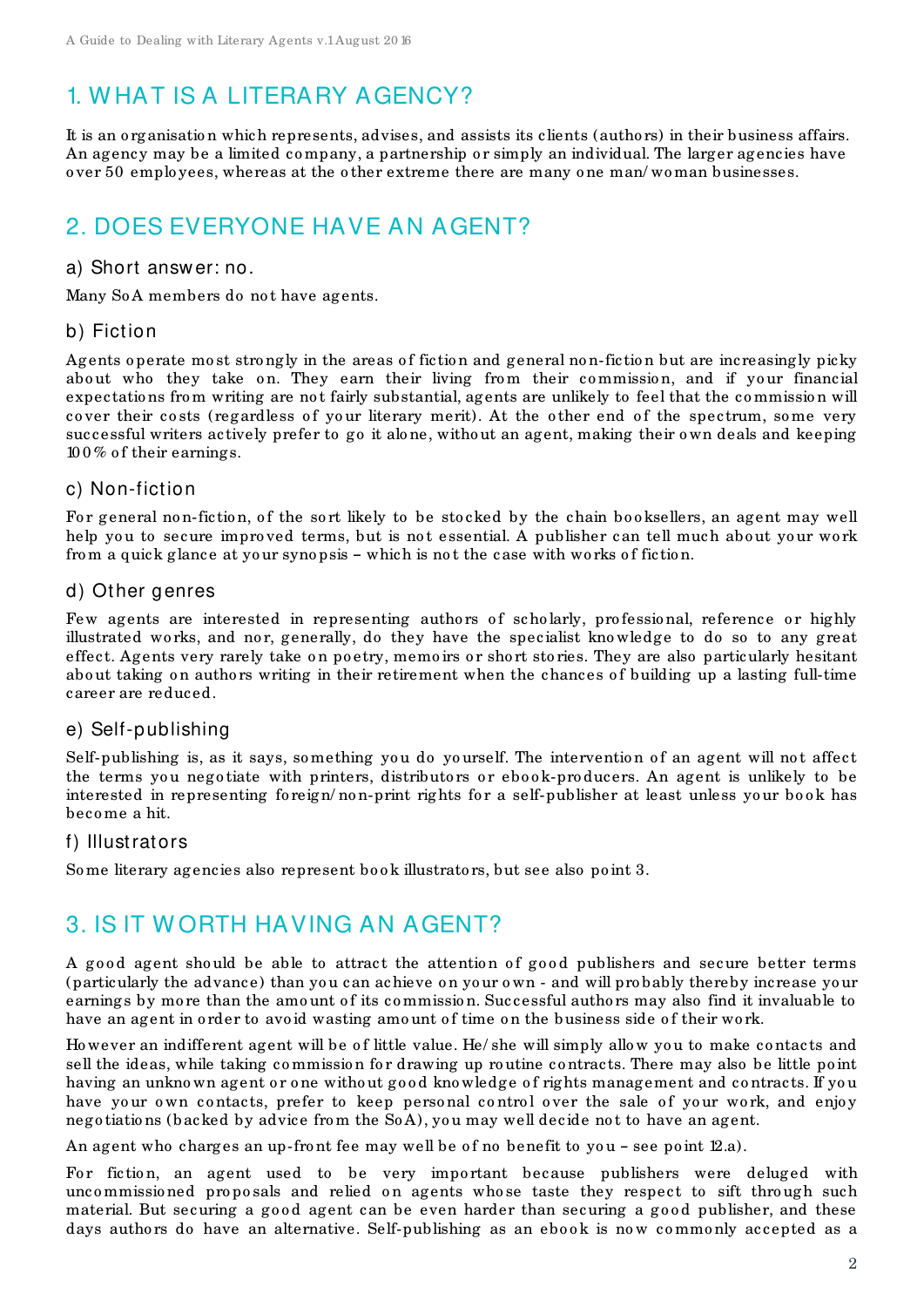good way of testing the water - agents and publishers keep an eye out for works which are clearly doing well in such form, and Amazon rankings and reviews can be added to any submission you make. Indeed if the work does well enough in such form, you may end up feeling you don't actually want a traditional publisher and/or agent.

For specialist non-fiction, you may well have a better idea than most agents of who your target readership is, and how to reach them (e.g. via a good website, giving talks, and other self-promotional activities) and of course it is far easier for a publisher to get a good sense of the book from a brief syno psis (so mething which is rarely the case with wo rks of fiction).

Some literary agencies also represent book illustrators, on the same terms as they represent authors. But some illustrator agencies focus more widely, also representing photographers and illustrators working in a non-literary capacity. Such agencies may well take a much higher commission and have more draconian contracts. We believe that a few such agencies are regarded by book publishers as a go-to source of images available on poor terms e.g. copyright assignments and small one-off fees. Members who are uncertain should consult the SoA or the Association of Illustrators, theaoi.com.

# <span id="page-2-0"></span>4. W HAT SHOULD AN AGENT DO?

#### <span id="page-2-1"></span>a) W hat services are provided by a literary agency?

A good agency should:

(i) sell your work  $-$  exploiting all potential outlets. Thus, an agent should know the market intimately - what subjects are wanted, by whom, in what form, in which media, and, no less important, what subjects are not saleable. An agency should have good contacts and good relationships with publishers, editors, producers, managers and others who control the outlets for a writer's work - both at home and via sub-agents abroad;

(ii) nego tiate all business co ntracts in acco rdance with yo ur instructio ns, keeping yo u info rmed to the extent that you have asked;

(iii) account to you as soon as possible for all monies received;

(iv) if required, offer you a degree of editorial and literary advice  $\text{-}$  or procure it for you.

(v) we commend the Code of Practice and the Good Practice Guidelines of the Association of Authors' Agents. They can be seen at **agentsassoc.co.uk.** 

#### <span id="page-2-2"></span>b) W hat services are not provided by a literary agency?

An agency may have a better understanding of the practical aspects of publishing contracts and co pyright than so me lawyers, and will usually do its best to reso lve disagreements and difficulties between its clients and tho se purchasing their wo rk. Ho wever, an agency is mo st unlikely to finance litigatio n and in any serio us dispute (e.g. bro ken co ntracts, co pyright infringement etc .) it is therefo re often necessary for members to seek the assistance of the SoA. Similarly an author may on occasion need to take an accountant's advice.

While a good agent will seek to project and promote your image and name, publicity is the publisher's, not the agent's task. If you appear regularly at festivals or other speaking events, the arrangements may be handled by you, your publisher, or your agent. You want to ensure from the o utset that it is clear who is making the arrangements, do ing the admin (liaising with the event, booking train tickets, ensuring copies of your book will be available, sorting out any public liability insurance that might be needed) and ensure they know that you expect a fee for appearances in all but exceptional cases - some publishers and agents fail to press for a fee, thinking of an event as publicity (even when the publicity value may be very limited, and without taking into account the demands of time and skill expected of the author). The SoA has a range of guidelines on various aspects of speaking at appearances.

An agent is not a publisher and should not attempt to act in that role while it is acting as your agent (see the next po int).

#### <span id="page-2-3"></span>c) W here there may be a conflict of interest

An agent should be ensuring that you get the best terms possible. In some situations, your agent may wish to act for more than one party in an agreement e.g. if it is representing a ghost writer, a celebrity and/ or a publisher - or the author of the underlying work, a scriptwriter and/ or a producer, - in a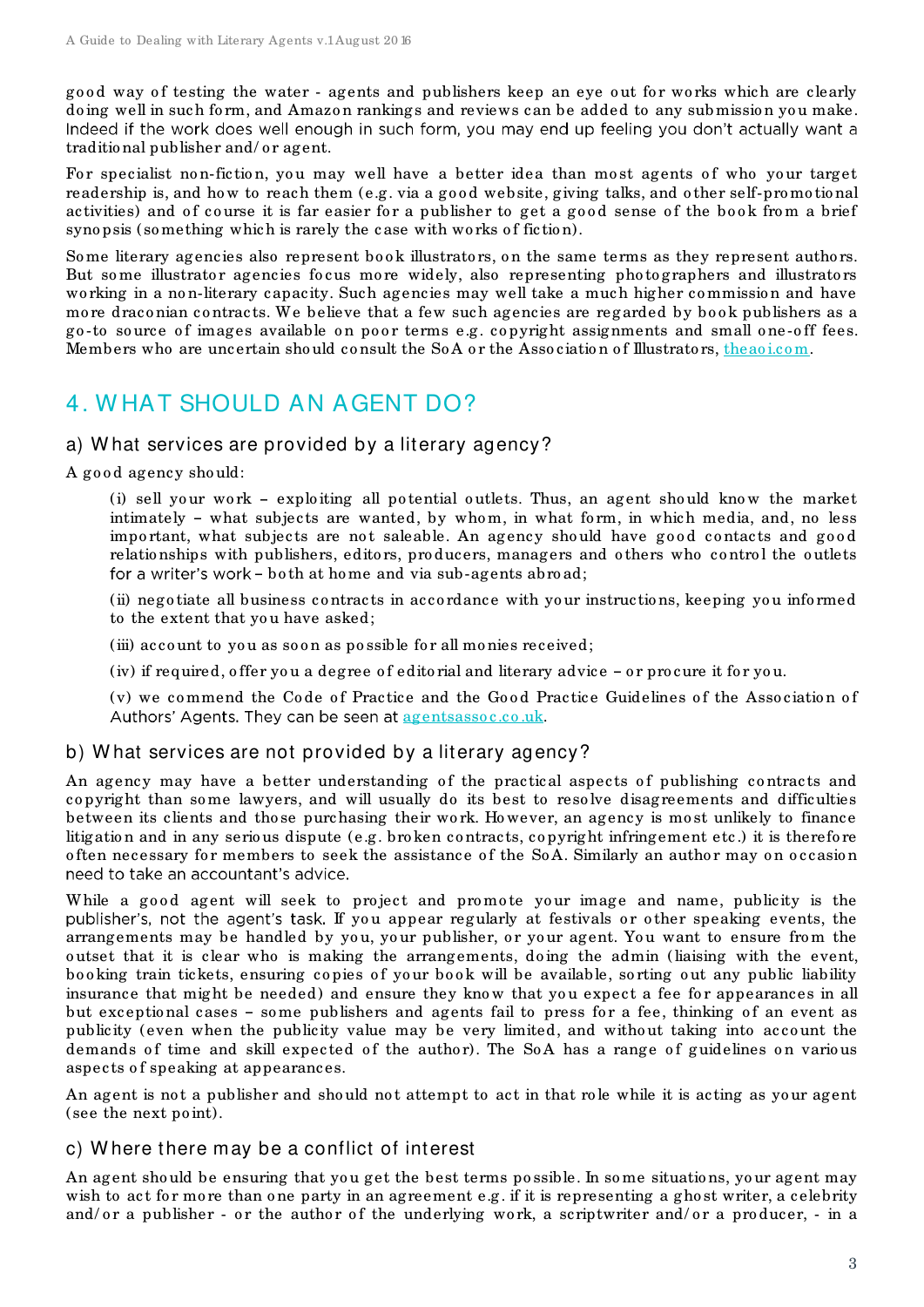specific project. Such deals tend to be much more complex than they first appear - furthermore in such circumstances, fighting for the best deal for you personally may well not be the agent's priority. This could also be a breach of the agency's duty to you, and members should get independent advice fro m the So A.

Beware of any proposal via an agent that you license rights (notably in backlist titles) to a publisher on an ebook/print-on-demand basis - the terms are often poor and can be hard to terminate, and such deals involve little if any negotiating by an agent but ensure that the agent gets commission on resulting sales. Also get co nfirmatio n that the agent will disclo se any business links it might have with the publisher of which you should be aware.

An agent is not a publisher. Some agents now offer to facilitate an author self-publishing in ebook (and/or print-on-demand) form - for instance via Amazon's 'White Glove' service. Again, such deals involve little if any negotiating by the agent. Any such arrangement should be clearly discrete from the agency's role of seeking out and negotiating bespoke deals on your behalf, and the agent should ensure you get independent advice (notably on the payment terms and length of licence) to avoid any risk of misunderstanding or conflict of interest.

An agent represents your business affairs, but does not have the authority to sell your papers (co rrespo ndence, manuscripts, co ntracts etc .), either while the autho r is a client o r afterwards, witho ut that author's consent. See the Appendix,

# <span id="page-3-0"></span>5. HOW TO SELECT AND APPROACH AN AGENCY

#### a) Finding the right agency

The Association of Authors' Agents is a trade association comprising many of authors' agents in the UK. Membership of the AAA is indicative of the agency's expertise (there is a turnover threshold below which an agency may not join the AAA). A list of members of the AAA can be found at agentsassoc.co.uk, along with its Code of Practice and Good Practice Guidelines, both of which the So A commends. The Personal Managers' Association (thepma.com) is a similar association comprising British screenwriters' and dramatists' agents.

A more substantial list of approximately 150 UK literary agencies is given in The Writers' and Artists' Yearbook (Bloomsbury). Agents' own websites will generally indicate the sort of works an agency represents (and those areas it will not handle).

The SoA can advise members on the credentials and reputation of specific agencies on request. When asked how they came by their agent, many authors suggest that it was as much a matter of luck as anything else.

Most literary agencies do not specialise; they represent a variety of authors (e.g. fiction, biography, general non-fiction, etc). Some agencies specialise in children's writers and illustrators - others in film, TV and 'talent' (e.g. celebrity writers). Very few literary agents take on writers other than of fiction and general no n-fictio n.

The larger established agencies have experts (or sub-agents) in most areas of concern to authors. Not all of the smaller agencies have specialists in areas like the theatre, films, television or radio. They may use other agencies for selling such rights and translations. Agencies may specialise in a particular genre, e.g. crime, but will generally be reluctant to take on new writers whose works might directly compete with those of an existing client.

#### <span id="page-3-1"></span>b) How to approach an agency

Most agencies give details on their websites as to how they like to be approached and will expect you to follow their guidelines on submissions to the letter - and the harsh reality is that many say they will no t co nsider unso licited pro po sals. Bearing tho se caveats in mind:

If you are an experienced writer who wishes to use the services of an agency, or is considering changing agents, you should probably just write, pitching your next work and giving details of works published or performed to date.

Apply to a named agent rather than the agency generally. It can be a good idea to write to one of the more junior agents who will still be building up their list. Personal recommendation by someone already represented by that agency (but not writing exactly the same sort of books) may be helpful.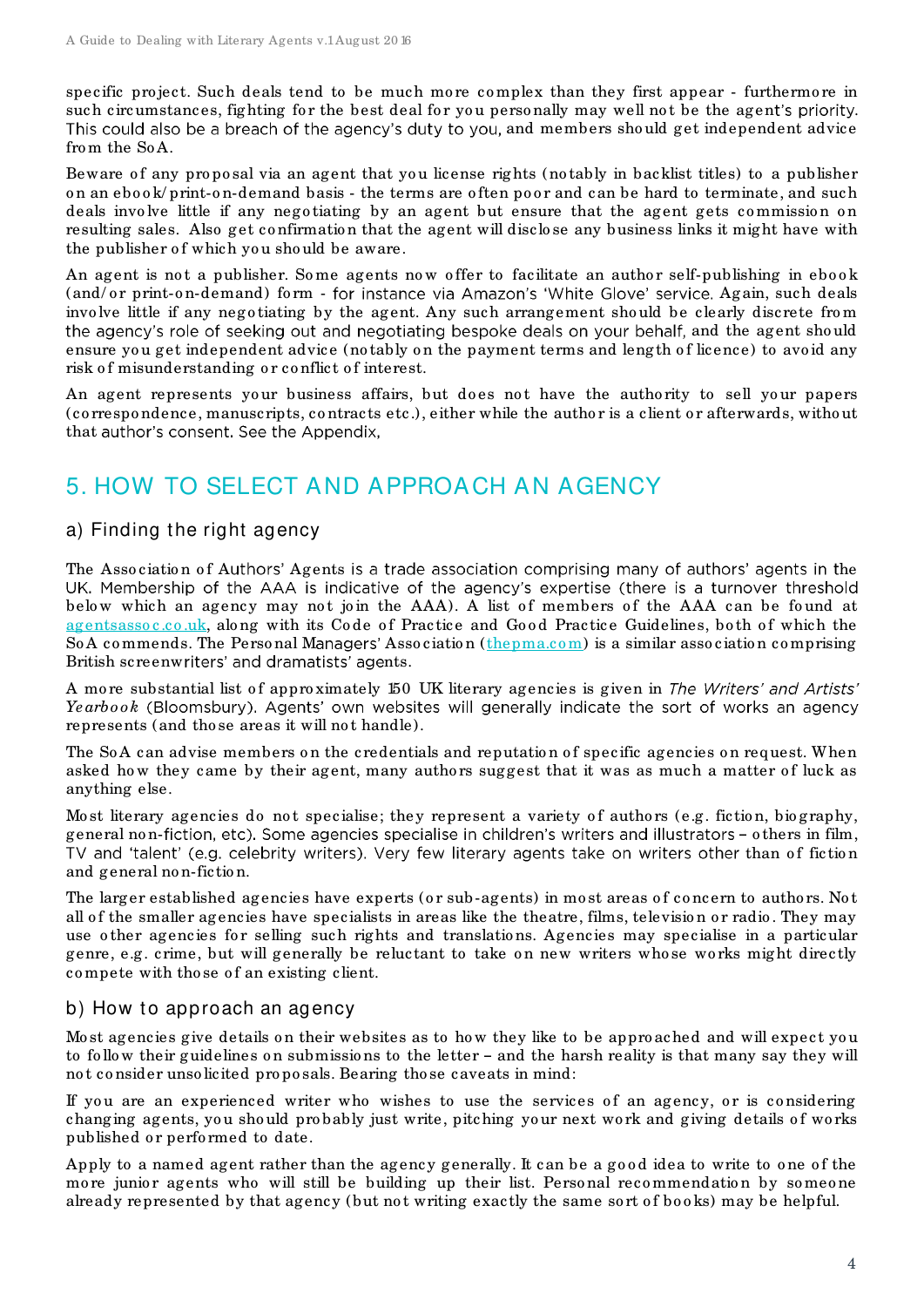If an agency sho ws interest, it is advisable to arrange a meeting with the agent co ncerned, in o rder to see if you are compatible and to discuss terms, before making up your mind.

If you are in the fortunate position of having more than one agent seeking to represent you, or are being courted by an agent even though you are currently happy without one, ask the agent to co nvince yo u that what they can bring to the party justifies their co mmissio n. In effect, get them to sell themselves to you - after all, the main skill you want from them is the ability to sell.

#### <span id="page-4-0"></span>c) Should I approach more than one agency at once?

Agencies, understandably, prefer to be approached one at a time, but given how slow some are to respond, and the likelihood of being rejected, you may well want to approach more than one at a time.

# <span id="page-4-1"></span>6. SHOULD I HAVE A W RITTEN CONTRACT W ITH AN AGENCY?

Yes. There should be a clear understanding of the agency's scope and authority, the commission it will take, and how the agreement can be terminated. It should be clear that the agent's commission is inclusive of sub-agents' commission. In addition, consider: do you want the agency to handle all your freelance work including e.g. occasional journalism, personal appearances on radio and television, lecturing etc; just your books; just your plays and scripts...? An author may allow an agency to deal with all income from writing and to take commission, for ease of accounting or if it happens that the agency does a great deal of relatively unremunerative work. Are you prepared to let the agency take a percentage of all your earnings, including those which are not negotiated through the agency e.g. income from ALCS? And/ or from self-publishing? (While the agency is representing you, you would need to clarify that the agent is happy for you to keep any self-published version available.)

# <span id="page-4-2"></span>7. W HAT RIGHTS W ILL NORMALLY BE HANDLED BY YOUR AGENT RATHER THAN THE PUBLISHER?

An agency will no rmally retain the following rights (i.e. not grant them to a British publisher):

- US (so metimes including Canadian) rights
- translation rights
- dramatic, TV, film and radio (except sometimes readings of undramatised extracts)
- merchandising rights (spin-o ffs like greetings cards and to ys)
- electronic (other than  $e$ book), including computer gaming
- pre-publicatio n and (so metimes) po st-publicatio n serial (extracts in newspapers o r magazines)
- (so metimes) audio and video reco rding
- any rights not specifically granted to the publisher in the contract

Agencies may, themselves, sell your work to foreign publishers or they may do so through sub-agents (usually in the relevant territo ry but so metimes based in the UK).

# <span id="page-4-3"></span>8. IF I DO NOT HAVE AN AGENT, W ILL MY PUBLISHERS ACT AS AGENTS FOR SUBSIDIARY RIGHTS?

In the absence of an agent, it is common for publishers to control many of the subsidiary rights in a book - at least print rights worldwide, in return for a percentage of the proceeds. You should satisfy yourself that your publisher is in a position to market the various rights effectively (especially if the publisher seeks to control dramatisation rights), and members should check with the SoA that the terms pro po sed are reaso nable.

# <span id="page-4-4"></span>9. W HAT DOES AN AGENCY CHARGE?

<span id="page-4-5"></span>a) Joining, reading and editing fees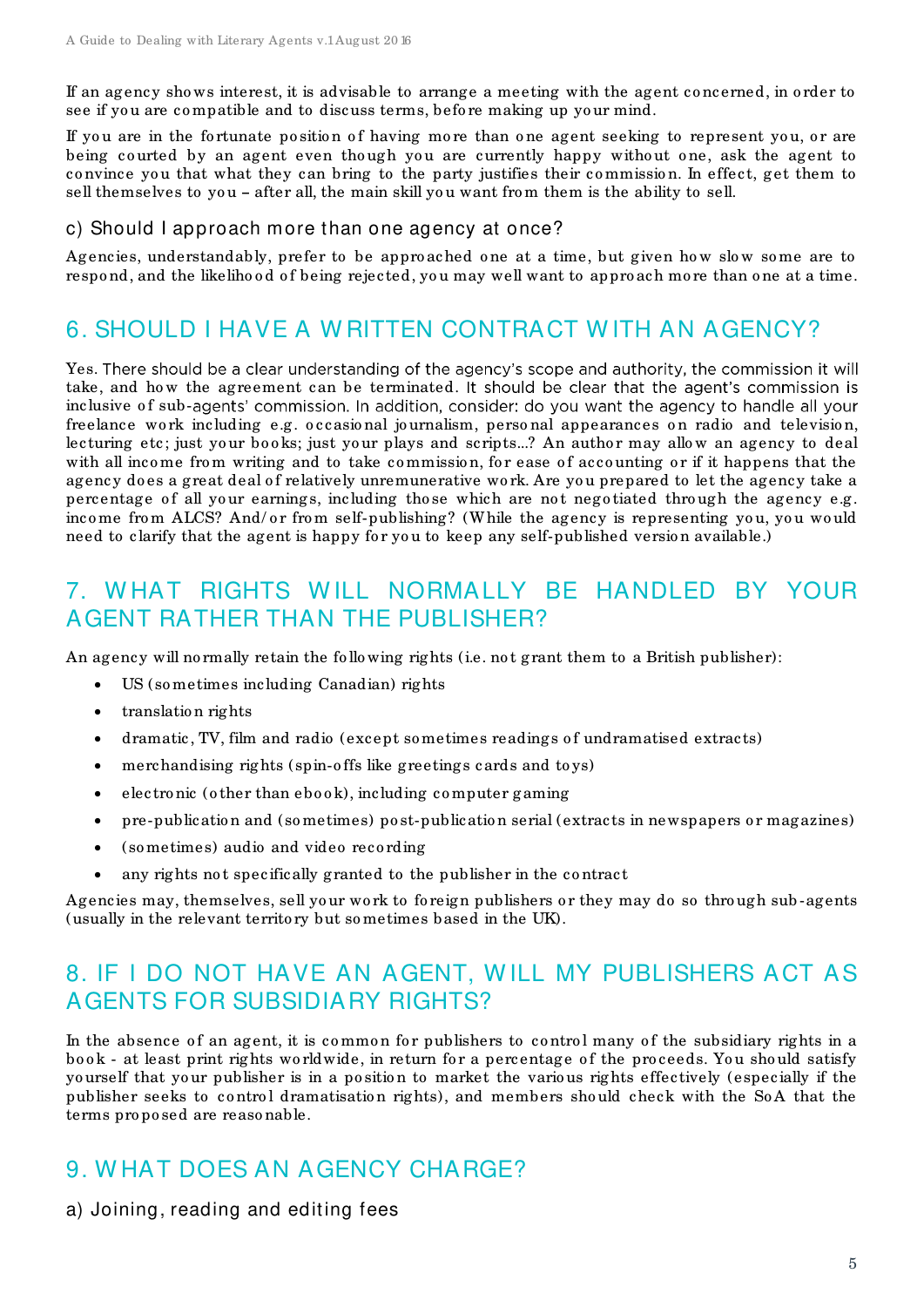Reputable agencies do not normally charge reading or other fees, but certain expenses, such as specialist legal fees, the purchase of copies of your works in the hope of selling, for example, foreign rights, may be charged by agreement. Be wary of agencies charging joining fees, reading fees or editing fees. It suggests that the agency is not successful enough to cover its costs by way of agency commission; and publishers will pay much less heed to recommendations from such agencies (suspecting that their main reason for representing a work is the up-front payment than the quality of the material itself) than they would be to recommendations by agencies which have not been paid by the author.

#### <span id="page-5-0"></span>b) Commission

An agency will deduct commission in the form of a percentage of the monies received under contracts negotiated by the agency. Traditionally this was 10% but these days it is more likely to be 15% fo r sales in the ho me market, 20 % fo r American and o ther fo reign sales and dramatisatio n rights. You should ensure it is clear that your agent's commission includes (rather than being in addition to) any commission paid by your agent to a sub-agent. The percentages may be negotiable in the case of particularly successful autho rs.

#### <span id="page-5-1"></span>c) Commission on rights

In the absence of an agreement to the contrary, the agency is entitled to a commission on rights not retained by the agency but controlled and sold by the publishers under any publishing contract nego tiated by the agent. The agency commission is in addition to the percentage taken by the publishers. Since the money from such sales will be coming in under the original British publishing contract, the agent's commission should of course never exceed the home market percentage.

#### <span id="page-5-2"></span>d) VAT

If the agency is VAT-registered, it must charge VAT on all its commission (regardless of where the income comes from). If you are also VAT-registered, you can claim it back, otherwise it is a deduction yo u just have to accept.

If you are VAT registered, and the monies coming to you from e.g. a publisher include VAT, the agent's commission should be calculated on the monies due to you excluding that VAT element.

# <span id="page-5-3"></span>10 . AGENTS AND ACCOUNTANTS

Authors are responsible for their own VAT and tax returns and payments. An agent cannot take over this task.

An agent's commission will, if the agent is registered for VAT, be taxable at the standard rate of VAT and will represent some of an author's taxable inputs. An agent's commission in respect of zero-rated fees and on royalties received from outside the EC, is not VATable.

It is essential that an agent is informed of your VAT status (and your VAT number if appropriate) and/ or if you operate as a limited company.

Where income is paid to the agency from a foreign company, they agent may well require you to complete necessary double-tax forms, but should be willing and able to guide you through the pro cess.

### <span id="page-5-4"></span>11. HOW DOES ONE BREAK AW AY FROM AN AGENCY?

It is important that your contract with the agency specifies the length of notice required to terminate the arrangement  $-60$  or 90 days from written no tice on either side would be usual.

Even after the termination of an agency's authority, it will usually remain legally entitled to commission on money accruing under contracts negotiated by that agency, or out on submission (particularly if yo ur co ntract with the agency says so ). The agency will expect to co ntinue to service existing contracts. Sometimes it can be agreed that the publisher will pay the agency its commission, and pay the balance direct to the author.

Bear in mind that your contract is likely to be with the agency, not your particular agent. Thus if your agent leaves the agency and you wish to follow suit, the above commission arrangements will still apply (possibly on future books as well, if you have a multi-book deal with your publisher). It may in